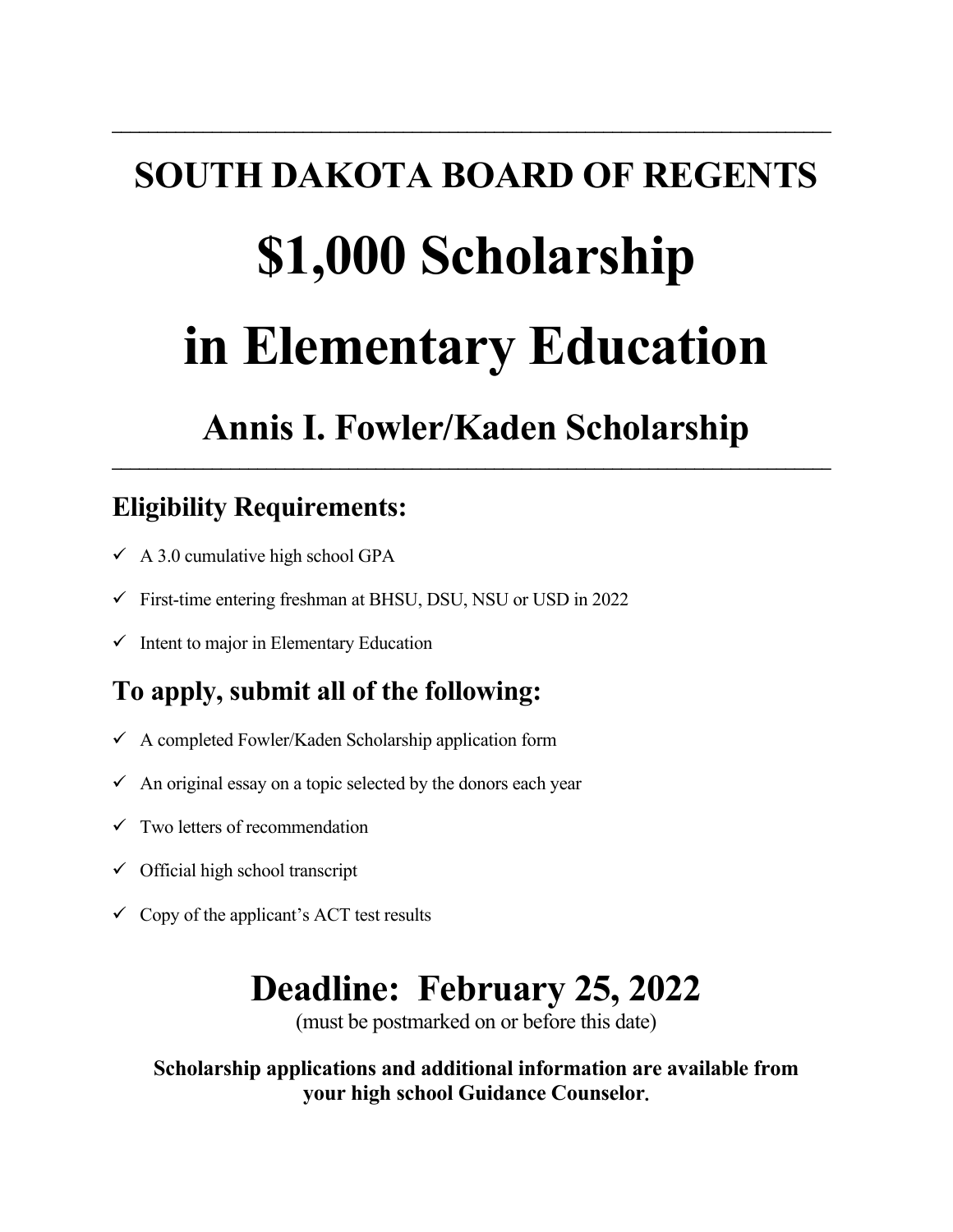#### **South Dakota Board of Regents Annis I. Fowler/Kaden Scholarship \_\_\_\_\_\_\_\_\_\_\_\_\_\_\_\_\_\_\_\_\_\_\_\_\_\_\_\_\_\_\_\_\_\_\_\_\_\_\_\_\_\_\_\_\_\_\_\_\_\_\_\_\_\_\_\_\_\_\_\_\_\_\_\_\_\_\_\_\_\_\_\_\_\_\_\_\_\_\_\_\_\_\_\_\_\_\_\_\_\_\_**

 $\mathcal{L}_\mathcal{L} = \mathcal{L}_\mathcal{L} = \mathcal{L}_\mathcal{L} = \mathcal{L}_\mathcal{L} = \mathcal{L}_\mathcal{L} = \mathcal{L}_\mathcal{L} = \mathcal{L}_\mathcal{L} = \mathcal{L}_\mathcal{L} = \mathcal{L}_\mathcal{L} = \mathcal{L}_\mathcal{L} = \mathcal{L}_\mathcal{L} = \mathcal{L}_\mathcal{L} = \mathcal{L}_\mathcal{L} = \mathcal{L}_\mathcal{L} = \mathcal{L}_\mathcal{L} = \mathcal{L}_\mathcal{L} = \mathcal{L}_\mathcal{L}$ 

**Background:** The Annis Irene Fowler/Kaden Scholarship was established in 1989 by the family of Annis Irene Fowler Kaden to recognize and continue Annis' dedication to education. Born in Grant County, S.D. to an English immigrant family, Annis Fowler began a teaching career in 1927 that spanned nearly 50 years. She obtained her B.A. from Northern Normal School and eventually specialized in teaching students with various learning disabilities.

The recipients of two scholarships, each at \$1,000, will be approved at the Board of Regents meeting in Spring 2021. The scholarships will be allocated to the institution for distribution to the students in two equal installments of \$500 during the Fall 2022 and Spring 2023 semesters.

**Eligibility:** Eligibility for these awards is limited to two high school seniors who:

- $\checkmark$  Have a cumulative grade point average of 3.0 after three years.
- $\checkmark$  Will be a first-time entering freshman at BHSU, DSU, NSU or USD.
- $\checkmark$  Will select elementary education as their major field.

#### **To apply for the Fowler/Kaden Memorial Scholarship:**

- $\checkmark$  Apply to a South Dakota public university granting degrees in Elementary Education;
- $\checkmark$  Complete a Fowler/Kaden Scholarship application form;
- $\checkmark$  Ask two teachers to send letters that address the student's academic achievement, character, leadership and motivational abilities;
- $\checkmark$  Submit an official high school transcript, complete through the junior year, which indicates **class rank and cumulative grade point average** AND a list of courses to be taken during the senior year;
- $\checkmark$  Write an original typed, double-spaced essay (1,000-1,500 words) on the topic selected by the donor. The 2021 essay topic is provided on the application.
- $\checkmark$  Submit a copy of your ACT test results.
- $\checkmark$  Mail application and essay to Board of Regents (address below).

#### **Selection Criteria:**

- $\checkmark$  GPA 10 points
- $\checkmark$  High school courses 10 points (Special attention given to science and mathematics courses.)
- $\checkmark$  Letters of Recommendation 10 points
- $\checkmark$  Essay 10 points
- $\checkmark$  Special consideration given to students with demonstrated motivational ability, a disability, or who are self-supporting.

#### **All materials should be mailed to:**

 South Dakota Board of Regents Scholarship Committee 306 E. Capitol Avenue, Suite 200 Pierre, South Dakota 57501-2545

 **Application materials must be postmarked on or before by February 25, 2022.**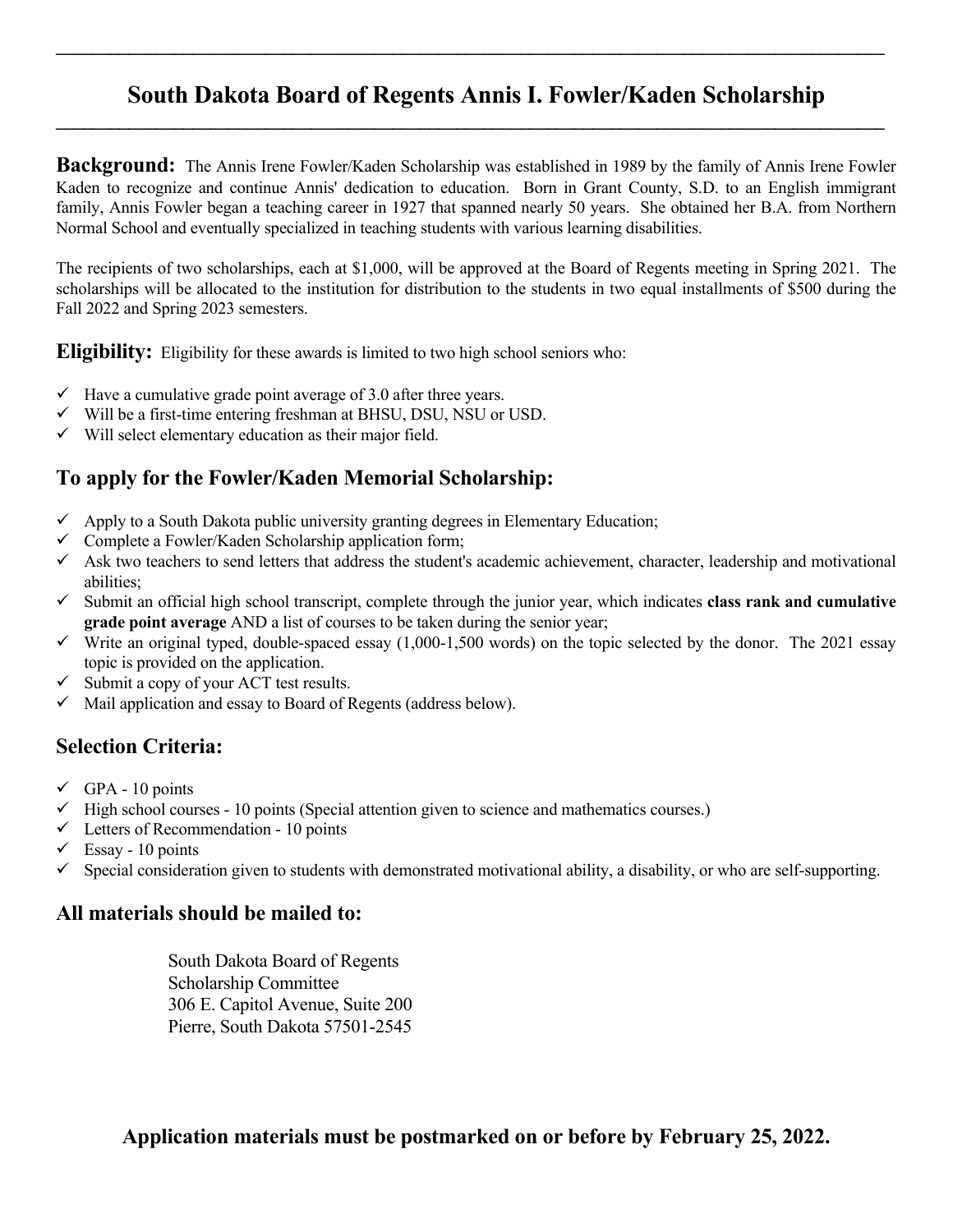### **Annis Irene Fowler/Kaden Scholarship Application**

**\_\_\_\_\_\_\_\_\_\_\_\_\_\_\_\_\_\_\_\_\_\_\_\_\_\_\_\_\_\_\_\_\_\_\_\_\_\_\_\_\_\_\_\_\_\_\_\_\_\_\_\_\_\_\_\_\_\_\_\_\_\_\_\_\_\_\_\_\_\_\_\_\_\_\_\_\_\_\_\_\_\_\_\_\_\_\_\_\_\_\_\_\_\_\_\_\_\_\_** 

 **Please type your application. Must be postmarked on or before February 25, 2025.**

|                                                | Student's Name                                                                                                                                                                                                                       |                                                                                                                                                                                                                                       |              |                    |
|------------------------------------------------|--------------------------------------------------------------------------------------------------------------------------------------------------------------------------------------------------------------------------------------|---------------------------------------------------------------------------------------------------------------------------------------------------------------------------------------------------------------------------------------|--------------|--------------------|
|                                                | Last                                                                                                                                                                                                                                 | First                                                                                                                                                                                                                                 | Middle       |                    |
| Home Address                                   |                                                                                                                                                                                                                                      |                                                                                                                                                                                                                                       |              |                    |
|                                                | Street                                                                                                                                                                                                                               |                                                                                                                                                                                                                                       | Apt.         | Telephone          |
|                                                | City                                                                                                                                                                                                                                 |                                                                                                                                                                                                                                       | <b>State</b> | Zip                |
|                                                | Email <b>Executive Contract Contract Contract Contract Contract Contract Contract Contract Contract Contract Contract Contract Contract Contract Contract Contract Contract Contract Contract Contract Contract Contract Contrac</b> |                                                                                                                                                                                                                                       |              |                    |
| Parent/Guardian                                |                                                                                                                                                                                                                                      |                                                                                                                                                                                                                                       |              |                    |
|                                                |                                                                                                                                                                                                                                      | Name                                                                                                                                                                                                                                  | Address      | City, State, Zip   |
|                                                |                                                                                                                                                                                                                                      | High School <u>Contains and School Name</u>                                                                                                                                                                                           |              |                    |
|                                                |                                                                                                                                                                                                                                      |                                                                                                                                                                                                                                       | Address      | $\overline{C}$ ity |
|                                                |                                                                                                                                                                                                                                      |                                                                                                                                                                                                                                       |              |                    |
|                                                |                                                                                                                                                                                                                                      | List all courses you are now taking or will take during your senior year of high school.                                                                                                                                              |              |                    |
|                                                |                                                                                                                                                                                                                                      |                                                                                                                                                                                                                                       |              |                    |
| List cumulative high school GPA and Class Rank | (An official transcript verifying this information is required.)                                                                                                                                                                     |                                                                                                                                                                                                                                       |              |                    |
|                                                |                                                                                                                                                                                                                                      | List other Scholarships you will be receiving during the 2021-22 academic year.<br><u> 1989 - Johann John Stone, markin film fan de ferske fan de ferske fan de ferske fan de ferske fan de ferske f</u>                              |              |                    |
|                                                | Which South Dakota University have you applied to attend?                                                                                                                                                                            |                                                                                                                                                                                                                                       |              |                    |
|                                                | <u> 1989 - Johann Barn, margin eta monte eta monte eta monte eta monte eta monte eta monte eta monte eta monte e</u>                                                                                                                 | What will be your major area of undergraduate study?<br><u>Letting and the contract of the study</u> and the study of the study of the study of the study of the study of the study of the study of the study of the study of the stu |              |                    |

2022 is provided on the back of this application.

#### **Applications submitted without an essay will not be considered.**

*I authorize officials of my high school to verify the information submitted with this application and to release this information to the Executive Director of the South Dakota Board of Regents for distribution to the Regents' Scholarship Committee and the Board of Regents. I authorize the Board of Regents or its Executive Director to release information from the application materials to the news media should I be awarded the Annis Irene Fowler/Kaden Scholarship.* 

| Signature of Applicant | Date                                                                                                                              | Signature of Parent/Guardian<br>(Required if applicant is under 18 years of age.) | Date |  |  |
|------------------------|-----------------------------------------------------------------------------------------------------------------------------------|-----------------------------------------------------------------------------------|------|--|--|
| Mail materials to:     | <b>South Dakota Board of Regents</b><br><b>Scholarship Committee</b><br>306 E. Capitol Avenue, Suite 200<br>Pierre, SD 57501-2545 |                                                                                   |      |  |  |

**NOTE: The 2022 essay topic appears on the back of or following page of this application.**